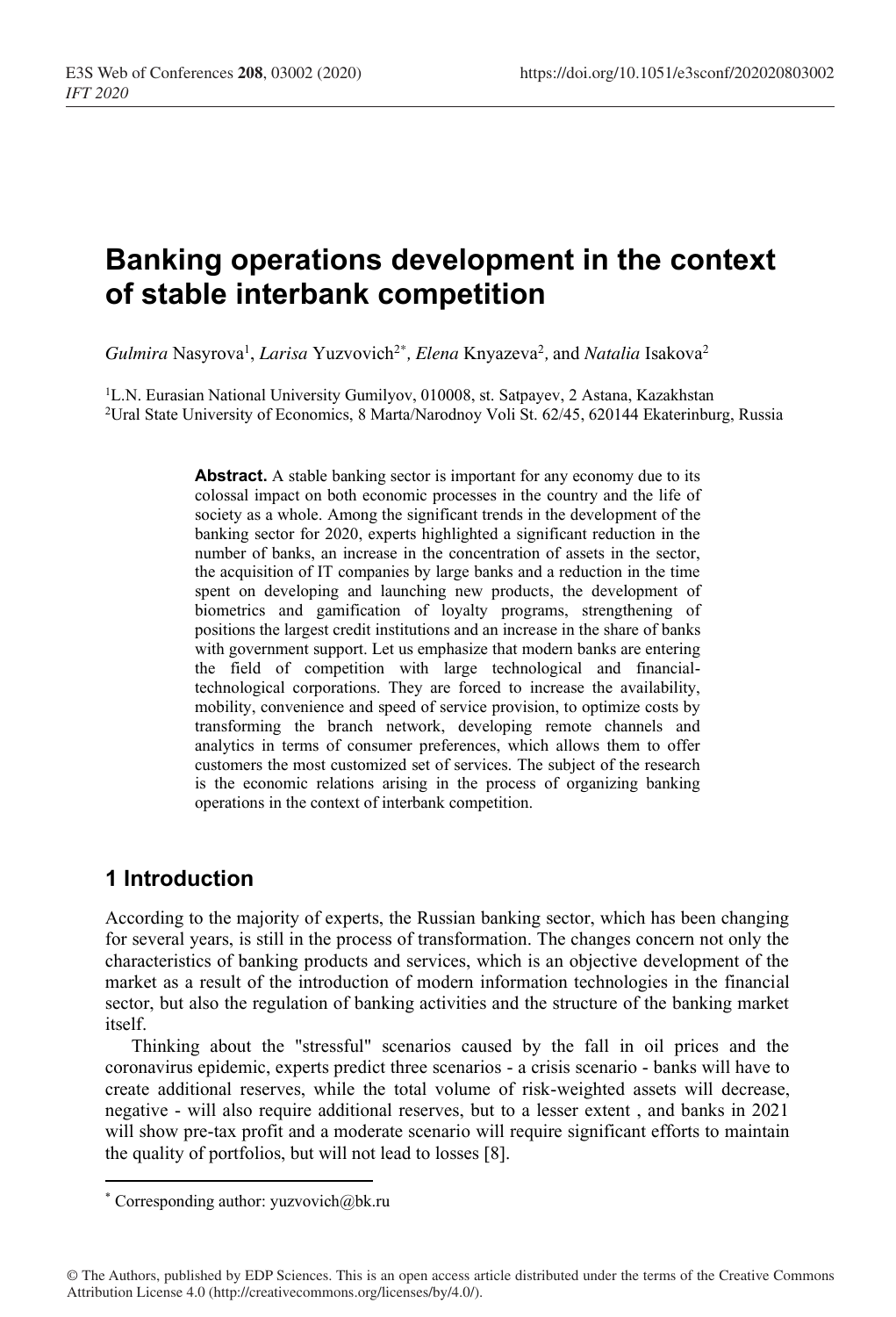It should be noted that, taking into account these trends and scenarios, the organic growth of the banking sector is reduced to a minimum. In the foreseeable future, only inorganic growth is possible due to mergers and acquisitions of smaller players in the banking market, including those who have not revised their business processes and values in favor of a customer orientation bathroom [10], since one of the most important trends in the banking sector, which has not lost its significance in a pandemic, it is a fight for the client. Consequently, the need is actualized not only for the analysis of the financial performance of the bank, but also for assessing its competitive position and identifying competitive advantages.

The variety and significance of the theoretical and practical aspects of interbank competition, including in terms of organizing and improving banking operations, require deepening fundamental and applied research on the formation of the necessary monetary resources that ensure competition in the banking sector in general and in particular in a particular commercial bank. This is quite relevant, since the policy of the banking sector of the economy has come to the fore among most subjects of economic relations, in this regard, the topic of scientific research devoted to the development of an adaptive methodology for assessing the integral indicator of a bank's competitiveness is relevant and has great practical importance, both for the national banking system. and for a separate commercial bank.

## **2 Methodological approach to assessing banking competition**

In the context of the digital economy, the introduction of information technology is becoming one of the most important factors affecting the development of all sectors of the economy. The impact of this factor on competition in the banking sector is manifested, first of all, in the impact on the characteristics of banking services, as A. Krivoshchekin rightly notes "digitalization fundamentally changes the landscape of the banking sector. with the help of digital technologies, banks can customize services for the individual needs of each specific client, moreover, they can serve as providers of a wide range of services, including non-financial ones, in the "one window" mode" [5]. Banking competition, in contrast to the classical definition, according to many researchers, the concept is rather arbitrary, since not only banks compete in the banking market [11, 12].

Theoretical and empirical research in this area, we emphasize that banking competition is a debatable issue among economists and a rather complex phenomenon of modern economics. The classification of types of banking competition is presented in Table 1.

| <b>Classification attribute</b>               | Type of banking competition                |
|-----------------------------------------------|--------------------------------------------|
| By type of economic activity                  | Intra-industry; intersectoral              |
| By category of participants                   | Interbank; Between banks and non-bank      |
|                                               | financial institutions                     |
| Depending on the market entities involved in  | Competition between banking sellers;       |
| banking competition                           | competition between service buyers         |
| Depending on the degree of concentration of   | Individual competition; group competition  |
| the subjects of banking competition           |                                            |
| By subjects of competition of the federal and | Federal banks and their branches; regional |
| regional markets                              | banks; banks with foreign capital          |
| Depending on the methods of banking           | Pricing; non-price                         |
| competition used                              |                                            |
| Depending on the degree of market             | Perfect; imperfect                         |
| monopolization                                |                                            |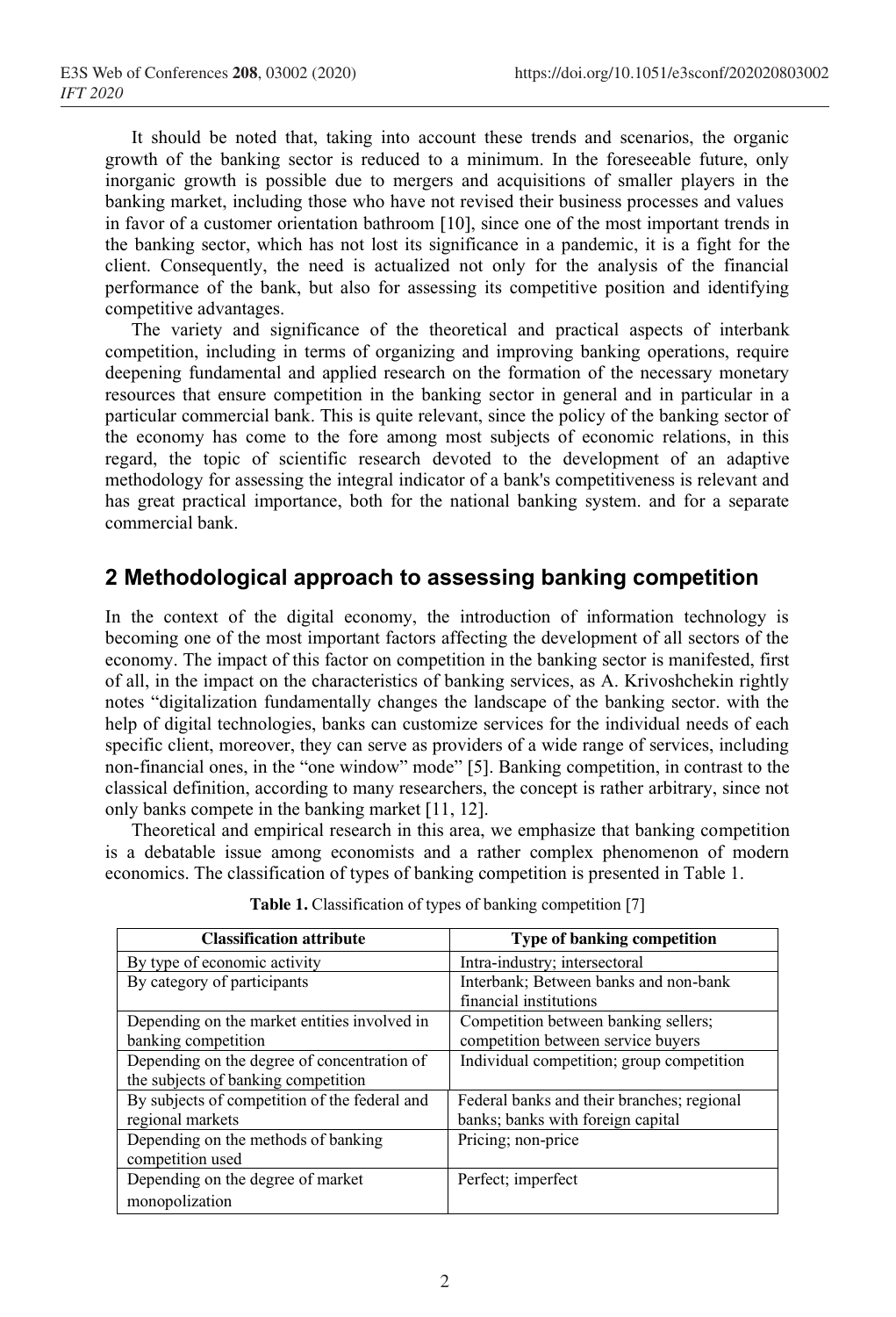Financial marketers develop products and services, attraction programs targeted at Generation X, Baby Boomers, Millennials. Empirical evidence suggests that "More than 80% of millennials cite rates and fees as the most important factors in choosing a bank. More than half of this generation is confident that their bank is no different from a competitor's bank located on the same street. A third of generations are ready to change banks within the next 90 days [3]. "12% of the baby boomer generation is eager to share their negative experiences with banks at the earliest opportunity. 71% of baby boomers use an online bank at least once a week, 40% will not hesitate to go to another bank if the site of the current one is not convenient enough for them" [4].

The definition of the competitiveness of banking services in this regard needs to be clarified in terms of the characteristics of consumers, the rejection of the definition of "specific need" and strengthening of marketing orientation. We believe that the determinant of such an orientation should be relationship marketing, the key characteristics of which, according to Dwyer R. and Shurr H., are - the tendency to retain customers, constant relationships with the client, focus on his (client's) value, significant emphasis on service, attention to customer expectations and long-term planning. It is no coincidence that Vargo S. and Lush R. emphasize that the concept of service-oriented marketing is the development of such relationships with consumers, through which they become co-participants in the creation of customized, sustainable value propositions to meet their own specific needs.

Value orientation corresponds to modern concepts of economic and managerial knowledge (behavioral economics, cognitive marketing, "one-to-one" approach) and trends in the development of the banking sector. Orientation to value concepts prompts us to turn to generational theories (Howe N. and Strauss V., Radaeva V.V., Popova N.P., Pishchik V.I., etc.) according to most of which, generations largely determine values (values) of people. Let us emphasize that the type of generation certainly affects the expectations of consumers from banking products and services and the overall level of loyalty to banks.

The foregoing allows, in our opinion, to clarify the definition of the competitiveness of banking services as a sustainable value proposition in the field of money circulation and credit, ensuring the satisfaction of the complex needs of customers, and for retail banking services, value proposition taking into account the generational approach.

Researchers distinguish in its field, the so-called client approach, within which banking service is understood as the result of operations and customer service aimed at meeting their needs. Zelensky Yu.B. interprets banking service as the activity of banks and other credit institutions, which have been granted the right to conduct banking operations, carried out on behalf of and in the interests of their clients and aimed at meeting their needs. A banking operation as a complex of interrelated actions (transactions) performed by banks and other credit institutions, which are granted the exclusive right to carry them out by the current legislation [1]. Note that the concept of this researcher in the interpretation of banking operations is largely based on the legislative framework.

We believe that the integral methodology can be based on a balanced scorecard, including metrics for assessing financial stability and other assessment practices developed and used in the Russian banking sector. This will make it possible to level the limitations inherent in quantitative assessment metrics and subjectivity and one-dimensionality of qualitative instruments.

The purpose of the proposed methodology is a comparative analysis of the bank and competitors based on a combination of financial and non-financial data.

The tasks solved by this technique:

- identification of problem areas in the bank's activities;
- determination of internal and external competitive advantages of a credit institution;
- determination of the current competitive position of the bank.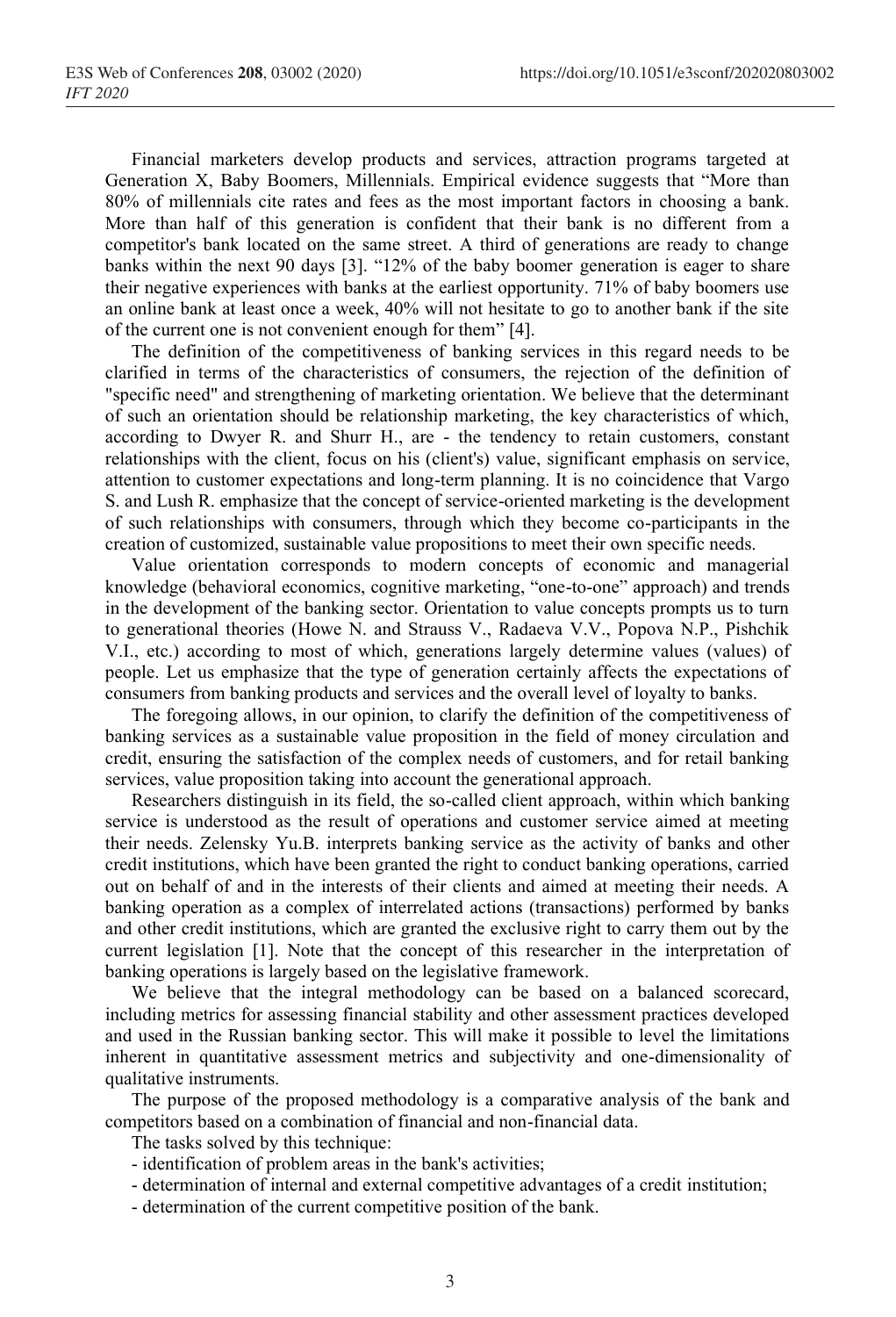We emphasize that the choice of assessment tools and performance indicators depends on the current state of a particular bank, its strategic guidelines and the level of development of both the economy as a whole and the specific region of presence.

## **3 Analysis of the competitiveness of banks and banking services**

It is noteworthy in this regard how expert assessments have changed on the development trends of the banking industry in 2020 in connection with the coronavirus pandemic and the economic downturn. Thus, the market leaders argued that "banks are preparing in 2020 to fight for the growth of mortgage and retail loans, and will continue to develop remote channels. They expect an increase in interest in savings accounts and individual investment accounts, as well as in the marketplace of financial products" [2, 9]. Let us present the forecasts of specialists in the pre- and crisis period in Table 2.

| <b>Banking trends of 2020</b>                                                                                                                                            | Banking trends in the crisis and post-crisis period                                                                                                                         |
|--------------------------------------------------------------------------------------------------------------------------------------------------------------------------|-----------------------------------------------------------------------------------------------------------------------------------------------------------------------------|
| Shifting competition from price to quality of<br>service, ease of interaction and communication<br>channels, opportunities for personalization and<br>design of products | Development of remote services, digital channels,<br>creation of new products and offers that meet the<br>changing needs of customers, maintaining speed and<br>flexibility |
| Growth in the number of investors - individuals                                                                                                                          | Closing of deposit accounts by Russian depositors                                                                                                                           |
| Transfer of mortgage loans to online format                                                                                                                              | Mortgage demand will start to recover in 18-24 months,<br>helping clients and stimulating lending                                                                           |
| Development of non-banking services for<br>business                                                                                                                      | Acquisition of technologies from European startups and<br>scaling them at home                                                                                              |
| Optimization of banking networks                                                                                                                                         | revision of expenses and income, re-profiling of bank<br>branches                                                                                                           |
| Slowdown in retail lending growth                                                                                                                                        | Non-return of credit funds                                                                                                                                                  |
| Business lending growth                                                                                                                                                  | Deterioration in the quality of the loan portfolio,<br>slowdown in lending, loan defaults by businesses                                                                     |
| Development of biometrics                                                                                                                                                |                                                                                                                                                                             |
| Loyalty programs gamification                                                                                                                                            |                                                                                                                                                                             |
| Diffusion of paperless technology                                                                                                                                        | Strengthening cooperation with IT companies, the use of<br>artificial intelligence                                                                                          |
| Continued rate cuts                                                                                                                                                      | Key rate cut by the regulator                                                                                                                                               |

**Table 2.** Forecasts of experts on banking trends in the pre- and crisis period

**Table 2.** Continued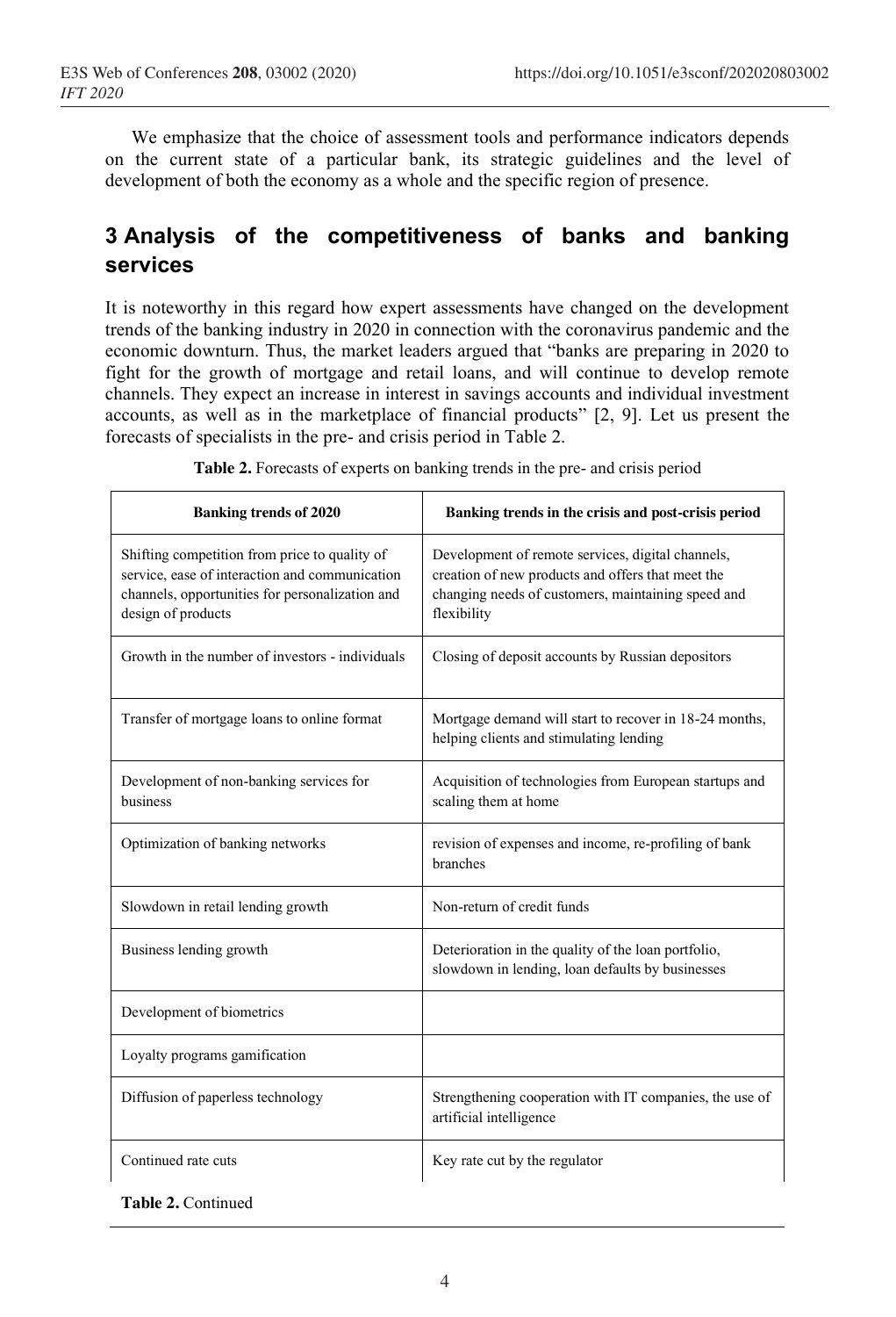| Entering the fast payment system to a new level                                     |                                                                                                                                                                                                                                                          |
|-------------------------------------------------------------------------------------|----------------------------------------------------------------------------------------------------------------------------------------------------------------------------------------------------------------------------------------------------------|
| Decrease in the number of banks, the emergence<br>of new partnerships and alliances | Reduction of the number of banks, decrease in<br>profitability, depreciation of portfolios of securities and<br>assets, growth of high-risk assets, search for<br>opportunities for new transactions, strengthening of the<br>quality of risk management |

Understanding the fair caution of the forecasted estimates of specialists, due, inter alia, to the economic nature of the crisis, we cannot but state the fact that representatives of the expert community, both Russian and foreign, agree on the preservation and strengthening of a number of trends in the development of banking services announced in the pre-crisis period. , namely:

- creation of new services and products that are maximally focused on customer needs. Let us emphasize that we are talking not only about existing needs, but also about those that will arise due to new market conditions;

- maintaining and strengthening the trend for digitalization, analytical work with big data;

- maintaining the flexibility and quality of both service and business processes.

We believe that taking into account these trends, which, in fact, have become the mainstream of the banking sector, should be reflected in the metrics for assessing the competitiveness of banks and banking services. Using the tools and results of the SWOT analysis, the authors have developed a program to realize opportunities and prevent threats. Table 3 contains recommended measures to improve the efficiency of the functioning of a commercial bank, starting from the factors of influence of the internal and external environment.

| <b>Categories</b> | of             | <b>Strengths</b> |   |                                        |                    | <b>Weak sides</b>                |                          |
|-------------------|----------------|------------------|---|----------------------------------------|--------------------|----------------------------------|--------------------------|
| events            |                |                  | 2 | 3                                      | 1                  | 2                                | 3                        |
| Opportunities     |                | Loyalty programs |   | Virtualization of                      |                    |                                  |                          |
|                   |                | gamification     |   | interaction with                       |                    |                                  | Benchmarking application |
|                   |                |                  |   | consumers of                           |                    |                                  |                          |
|                   |                |                  |   | generations Y, Z                       |                    |                                  |                          |
|                   | 2              |                  |   | Product offering in line with regional | Analysis of        |                                  | Customer                 |
|                   |                |                  |   | consumer values                        | business           |                                  | retention program        |
|                   |                |                  |   |                                        | processes from     |                                  | development              |
|                   |                |                  |   |                                        | the standpoint of  |                                  |                          |
|                   |                |                  |   | lean                                   |                    |                                  |                          |
|                   |                |                  |   |                                        | manufacturing      |                                  |                          |
|                   | 3              |                  |   |                                        |                    | Developing an internal marketing |                          |
|                   |                |                  |   |                                        |                    | strategy focused on increasing   |                          |
|                   |                |                  |   |                                        |                    |                                  | employee satisfaction    |
| Dangers           |                | Branch network   |   | Working with                           | Strengthening risk |                                  | Strengthening            |
|                   | $\overline{c}$ | optimization     |   | behavioral attitudes                   | management         |                                  | customer-                |
|                   |                |                  |   | of the population                      |                    |                                  | centricity               |
|                   | 3              | Consumer         |   | Creation of a product                  | Development of     |                                  | Specialization           |
|                   |                | Preference       |   | focused on the                         | an up-to-date      |                                  |                          |
|                   |                | Research         |   | specifics of the values                | corporate strategy |                                  |                          |
|                   |                |                  |   | of generations Y, Z                    |                    |                                  |                          |

**Table 3.** A set of measures to improve the efficiency of the functioning of a commercial bank based on SWOT analysis

Let's calculate the total value of the indicators for determining the priority of the activities, combined in the summary table 4.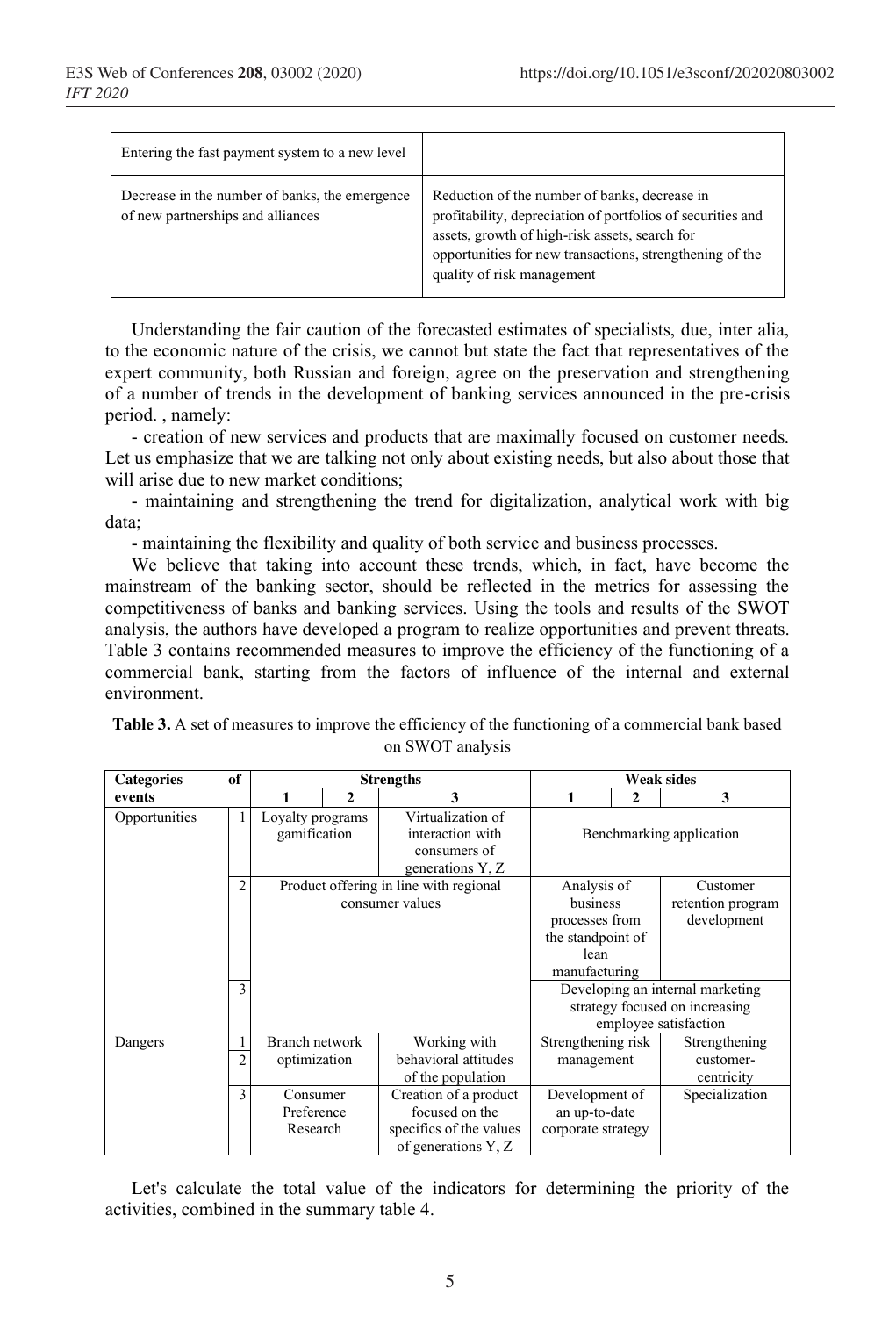| <b>Arrangement</b>                                                                       | The total value of<br>indicators |
|------------------------------------------------------------------------------------------|----------------------------------|
| Product offering in line with regional consumer values                                   | 8,32                             |
| Branch network optimization                                                              | 8,04                             |
| Strengthening risk management                                                            | 5,44                             |
| Developing an internal marketing strategy focused on increasing<br>employee satisfaction | 4.8                              |
| <b>Consumer Preference Research</b>                                                      | 3,6                              |
| Benchmarking application                                                                 | 3,36                             |
| Development of an up-to-date corporate strategy                                          | 3,2                              |
| Strengthening customer centricity                                                        | 2,72                             |
| Working with behavioral attitudes of the population                                      | 2,72                             |
| Loyalty programs gamification                                                            | 2,52                             |
| Analysis of business processes from the standpoint of "lean<br>manufacturing"            | 1,92                             |
| Creation of a product focused on the specifics of the values of<br>generations Y, Z      | 1,6                              |
| Specialization                                                                           | 1,6                              |
| Customer retention program development                                                   | 0,96                             |

| Table 4. Priority SWOT analysis activities based on the calculated cumulative value |  |  |  |
|-------------------------------------------------------------------------------------|--|--|--|
|-------------------------------------------------------------------------------------|--|--|--|

Based on the results of the analysis, we can conclude that the most priority actions for the bank are activities related to the offer of banking services and products focused on the value system of regional consumers.

This methodology is focused on identifying "bottlenecks" in the areas of the bank's activities, obtaining an integral assessment (Table 5) and avoiding subjectivity in the assessment through the use of measurable indicators.

|  |  | Table 5. Integral indicator of the competitiveness of the analyzed commercial bank |
|--|--|------------------------------------------------------------------------------------|
|--|--|------------------------------------------------------------------------------------|

| <b>Activity</b><br>parameter | <b>Assessment tool</b>    | Performance<br>indicators                                                                                          | <b>Indicator</b><br>weight | <b>Parameter</b><br>weight |
|------------------------------|---------------------------|--------------------------------------------------------------------------------------------------------------------|----------------------------|----------------------------|
| Financial                    | <b>CAMELS</b> System      | Capital adequacy,<br>60%                                                                                           | 0,5                        | 0.25                       |
|                              | Cromonoff's method        | Reliability factor,<br>40%                                                                                         | 0,5                        |                            |
| Client                       | Analysis of<br>complaints | Relative assessment<br>of the speed of<br>response, the quality<br>of elaboration of<br>customer questions,<br>70% | 0,5                        | 0,25                       |
| <b>Table 5. Continued</b>    | Reputation audit          | Relative assessment of<br>the information field of<br>the company, 30%                                             | 0,5                        |                            |

| Business | SWOT<br>ຼ<br>∼ | T.<br>assessment<br>Relative | ັັ | $\sim$<br>$v_{1} \omega$ |
|----------|----------------|------------------------------|----|--------------------------|
|----------|----------------|------------------------------|----|--------------------------|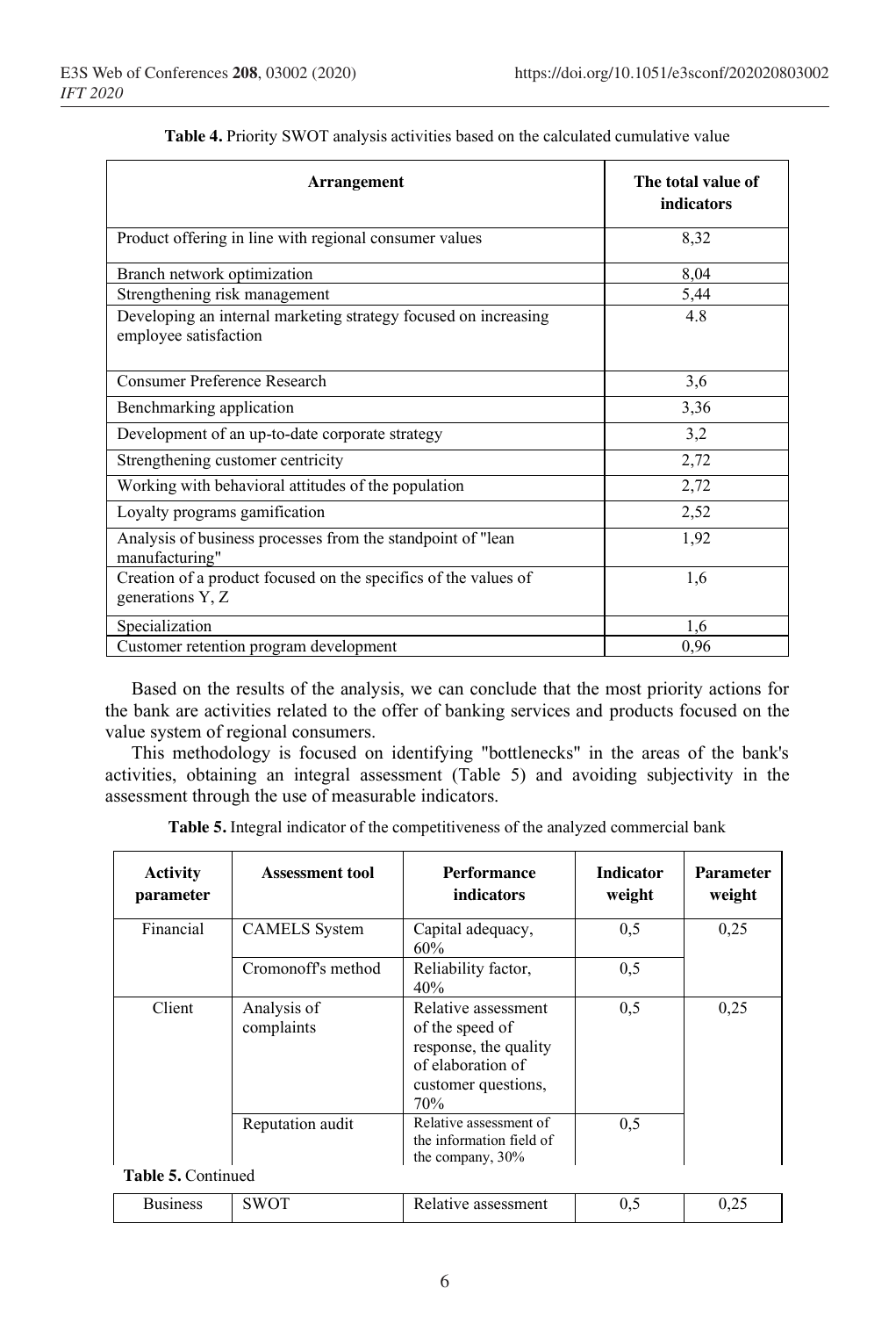| processes |                                                                                                                                                                   | of the strengths and<br>weaknesses of the<br>bank in relation to the<br>opportunities and<br>threats of the external<br>environment, 60% |     |      |
|-----------|-------------------------------------------------------------------------------------------------------------------------------------------------------------------|------------------------------------------------------------------------------------------------------------------------------------------|-----|------|
|           | Competitiveness<br><b>Assessment Sheet</b>                                                                                                                        | Relative assessment<br>of the bank's<br>marketing mix, 40%                                                                               | 0,5 |      |
| Staff     | Analysis of corporate<br>documents of the<br>company (code of<br>ethics, code of<br>business ethics for<br>employees, corporate<br>code, collective<br>agreement) | Relative assessment<br>of the views of the<br>bank's management<br>about the management<br>process, $50\%$                               | 0,5 | 0.25 |
|           | Qualitative analysis of<br>established<br>management practices                                                                                                    | Relative assessment<br>of the most important<br>features of<br>management practice,<br>50%                                               | 0,5 |      |

As follows from the calculations carried out according to the presented metric, the weakest areas are personnel and business processes. Let us present the quantitative results of the calculation: financial factor - 12.5%; customer factor - 15%; business processes - 11.25%; personnel - 11.875%, with a cumulative integral assessment - 50.625%. Thus, the results of analytical studies indicate the need to transform strategic management and improve the competitive strategy of the bank based on the joining of the vectors of modern banking: digitalization, optimization of the banking network and maximum focus on customer needs and personalization of interaction.

Based on the balanced scorecard model and taking into account the identified problem areas, we will construct a forecast block diagram of the bank's strategic development map (Table 6).

| Factor             | Strategic goal                                             | <b>Index</b>                                                                                                                                     | <b>Strategic actions</b>                                                                                                                                                                                      |  |
|--------------------|------------------------------------------------------------|--------------------------------------------------------------------------------------------------------------------------------------------------|---------------------------------------------------------------------------------------------------------------------------------------------------------------------------------------------------------------|--|
| Finance            | Increasing<br>the<br>financial<br>stability<br>of the bank | Increasing the level of capital<br>adequacy;<br>Increase in the level of return on<br>assets:<br>Increase in the level of<br>investment activity | Improving banking operations in<br>terms of working with<br>concentrated segments; Pilot<br>launch (within the framework of<br>the promotion) of the Freemium<br>business model for the millennial<br>segment |  |
| Clients            | Corporate business                                         | Maintaining positions in<br>investment banking services                                                                                          | Increased commissions on<br>transactional products                                                                                                                                                            |  |
|                    | Small and medium<br>businesses                             | Increase in the number of<br>offered non-banking services                                                                                        | Increasing the share of sales<br>through digital channels                                                                                                                                                     |  |
|                    | Retail                                                     | Increasing the share of multi-<br>product customers                                                                                              | Focus on the values and needs of<br>consumers in the region                                                                                                                                                   |  |
|                    |                                                            | Increasing the customer base                                                                                                                     |                                                                                                                                                                                                               |  |
| Table 6. Continued |                                                            |                                                                                                                                                  |                                                                                                                                                                                                               |  |

**Table 6.** Block diagram of the bank's strategic development map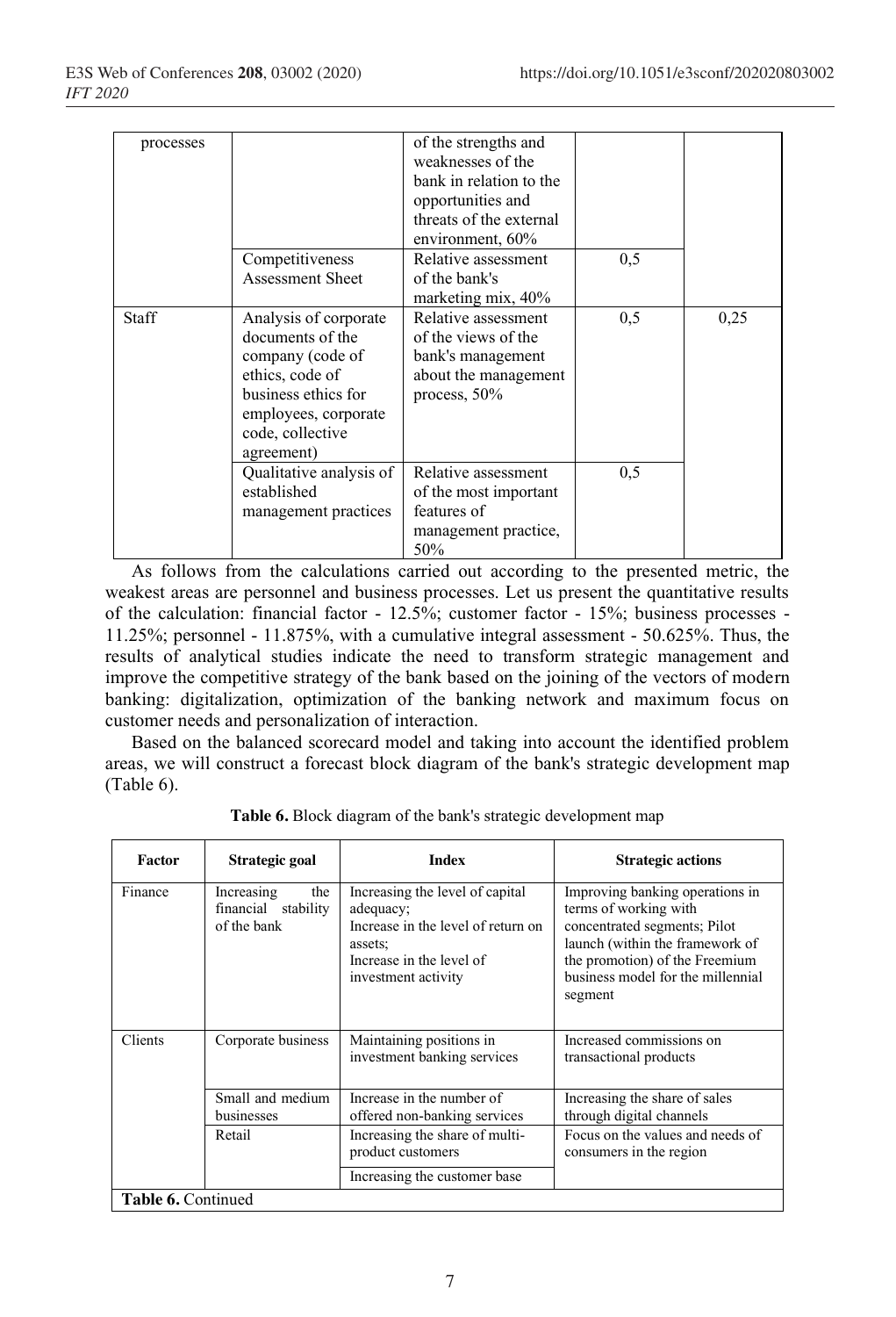| <b>Business</b><br>processes | Banking products   | Product availability in remote<br>channels<br>Growth in the share of service<br>operations transferred to remote<br>channels | Digitalization of channels of<br>interaction with customers,<br>increasing the speed of the bank's<br>response to changes in the market<br>and customer demand |
|------------------------------|--------------------|------------------------------------------------------------------------------------------------------------------------------|----------------------------------------------------------------------------------------------------------------------------------------------------------------|
|                              | Internal processes | Migration of internal processes<br>to the IT landscape                                                                       | Transition to paperless internal<br>workflow                                                                                                                   |
|                              | Branch network     | Network optimization                                                                                                         | Closing duplicate branches in the<br>regions                                                                                                                   |
| Staff                        | Corporate culture  | Bank employee commitment<br>index<br>Motivation and satisfaction<br>index                                                    | Conducting a study of corporate<br>culture in order to identify<br>bottlenecks, conducting strategic<br>sessions to develop strategic<br>initiatives           |
|                              | Technology         | Number of digital technology<br>implementations                                                                              | Reorganization of business<br>processes                                                                                                                        |

In our proposed predictive flowchart, development targets are deliberately not declared. We believe that the quantitative formalization of targets should be done after the partial lifting of quarantine measures due to an unfavorable epidemiological situation, based on the control measurements of the significant indicators proposed in Table 31. While part of the strategic actions can be taken for implementation in the current period. The proposed block diagram corresponds to the current trends in the development of the banking sector and is focused on maximizing the client-centricity of the studied bank. It is the construction of a real, and not a translated system of customer focus that can lead to obtaining the declared effects and strengthening the financial stability of the bank in the context of interbank competition.

## **5 Acknowledgements**

As part of the research, we would like to express our gratitude to Irina Vasilievna Kotlyarevskaya - Doctor of Economics, Professor, Head of the Marketing Department of the Ural Federal University and Svetlana Nikolaevna Lapshina - Candidate of Technical Sciences, Associate Professor of the Department of Analysis and Decision Making Systems at the Ural Federal University for the SWOT analysis methodology provided.

## **References**

- 1. N.P. Abaeva, L.T. Khasanova, *Competitiveness of banking services,* 118 (2012)
- 2. Banking Industry 2020: Leaders' Forecasts, https://pro.rbc.ru/
- 3. How Millennials Will Change the Financial Services Market, https://arb.ru/b2b/
- 4. B. Kudryavtsev, T. Zhmereva, The older audience is no less interesting for banks than young people: expert comments, https://arb.ru/
- 5. A. Krivoshchekin, Digitalization fundamentally changes the landscape of the banking sector, https://plus.rbc.ru/
- 6. O.M. Tsuglenok, Epoch of Science, **21** (2020)